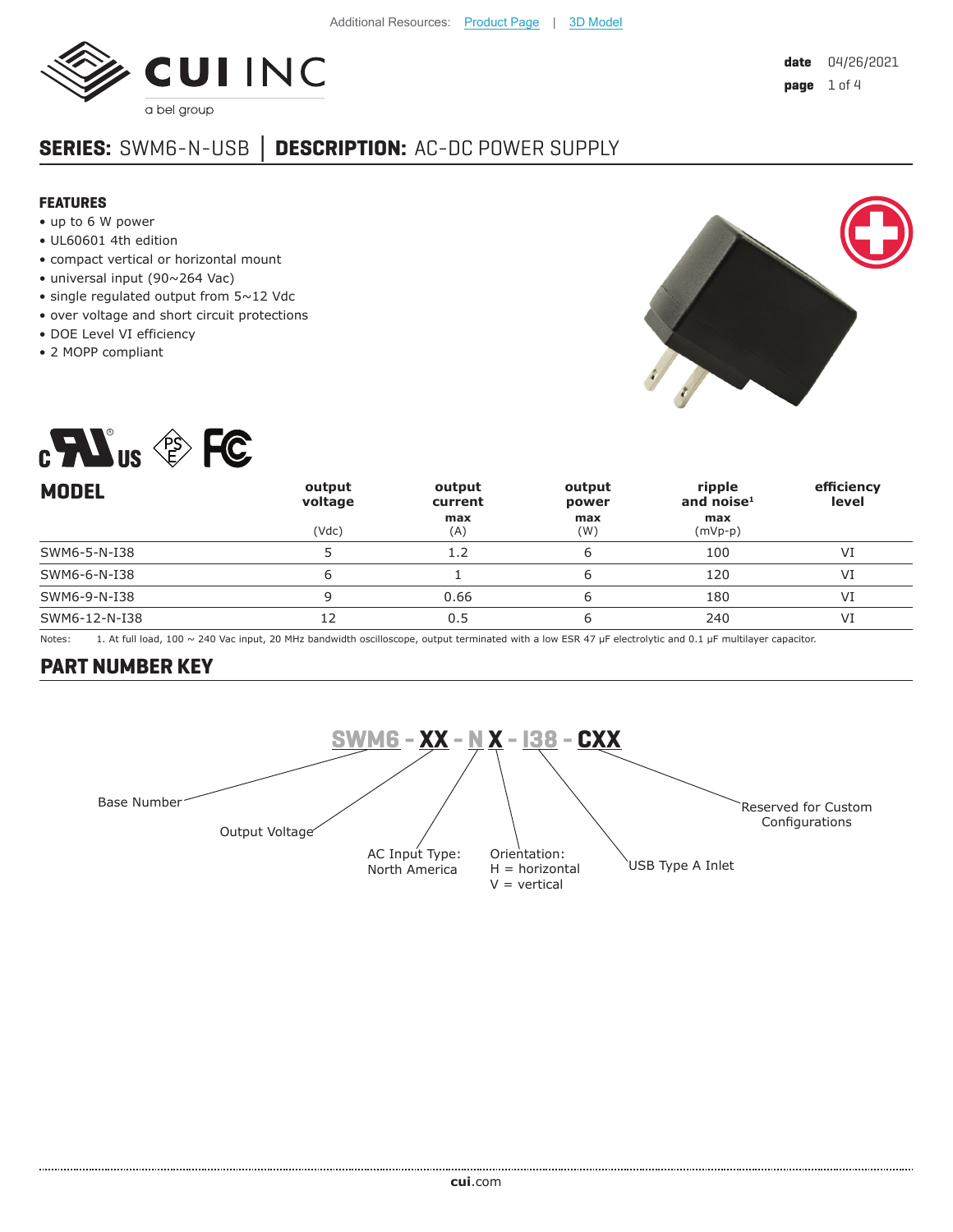#### **INPUT**

| parameter                 | conditions/description                                                    | min | typ | max        | units         |
|---------------------------|---------------------------------------------------------------------------|-----|-----|------------|---------------|
| voltage                   |                                                                           | 90  |     | 264        | Vac           |
| frequency                 |                                                                           | 47  |     | 63         | Hz            |
| current                   | at 115 Vac, full load<br>at 230 Vac, full load                            |     |     | 0.6<br>0.3 | A<br>A        |
| inrush current            | at 115 Vac, full load, cold start<br>at 230 Vac, full load, cold start    |     |     | 30<br>60   | A<br>A        |
| leakage current           | at 240 Vac, 50 Hz                                                         |     |     | 0.1        | mA            |
| no load power consumption | at 115/230 Vac, 60/50 Hz                                                  |     |     | 0.1        | W             |
| <b>OUTPUT</b>             |                                                                           |     |     |            |               |
| parameter                 | conditions/description                                                    | min | typ | max        | units         |
| line regulation           |                                                                           |     | ±1  |            | $\frac{0}{0}$ |
| load regulation           |                                                                           |     | ±5  |            | $\frac{0}{0}$ |
| start-up time             | at 100 Vac, to 90% of rated output voltage                                |     |     | 3          | s             |
| rise time                 | at nominal input voltage, full load, from 10% to<br>90% of output voltage |     |     | 50         | ms            |
| hold-up time              | at nominal input voltage, full load                                       | 8.3 |     |            | ms            |

### **PROTECTIONS**

| parameter                | conditions/description          | min | typ | max | units |
|--------------------------|---------------------------------|-----|-----|-----|-------|
| over voltage protection  | output shutdown, auto recovery  |     |     |     |       |
| over current protection  | output shutdown, auto recovery  |     |     | 200 |       |
| short circuit protection | output shut down, auto recovery |     |     |     |       |

## **SAFETY & COMPLIANCE**

| parameter            | conditions/description                   | min     | typ   | max | units |
|----------------------|------------------------------------------|---------|-------|-----|-------|
| isolation voltage    | input to output                          |         | 4,000 |     | Vac   |
| isolation resistance | input to output at 500 Vdc for 3 seconds | 50      |       |     | MΩ    |
| safety approvals     | medical: UL/cUL 60601<br>ITE: PSE        |         |       |     |       |
| EMI/EMC              | FCC Part 15B Class B                     |         |       |     |       |
| <b>MTBF</b>          | as per MIL-HDBK-217F                     | 100,000 |       |     | hours |
| <b>RoHS</b>          | 2011/65/EU                               |         |       |     |       |

### **ENVIRONMENTAL**

| parameter             | conditions/description | min   | typ   | max | units         |
|-----------------------|------------------------|-------|-------|-----|---------------|
| operating temperature |                        |       |       | 40  | $\circ$       |
| storage temperature   |                        | $-20$ |       | 85  | $\circ$       |
| operating humidity    | non-condensing         | 10    |       | 90  | $\frac{0}{0}$ |
| storage humidity      | non-condensing         |       |       | 90  | $\frac{0}{0}$ |
| altitude              |                        |       | 5,000 |     | m             |

......................................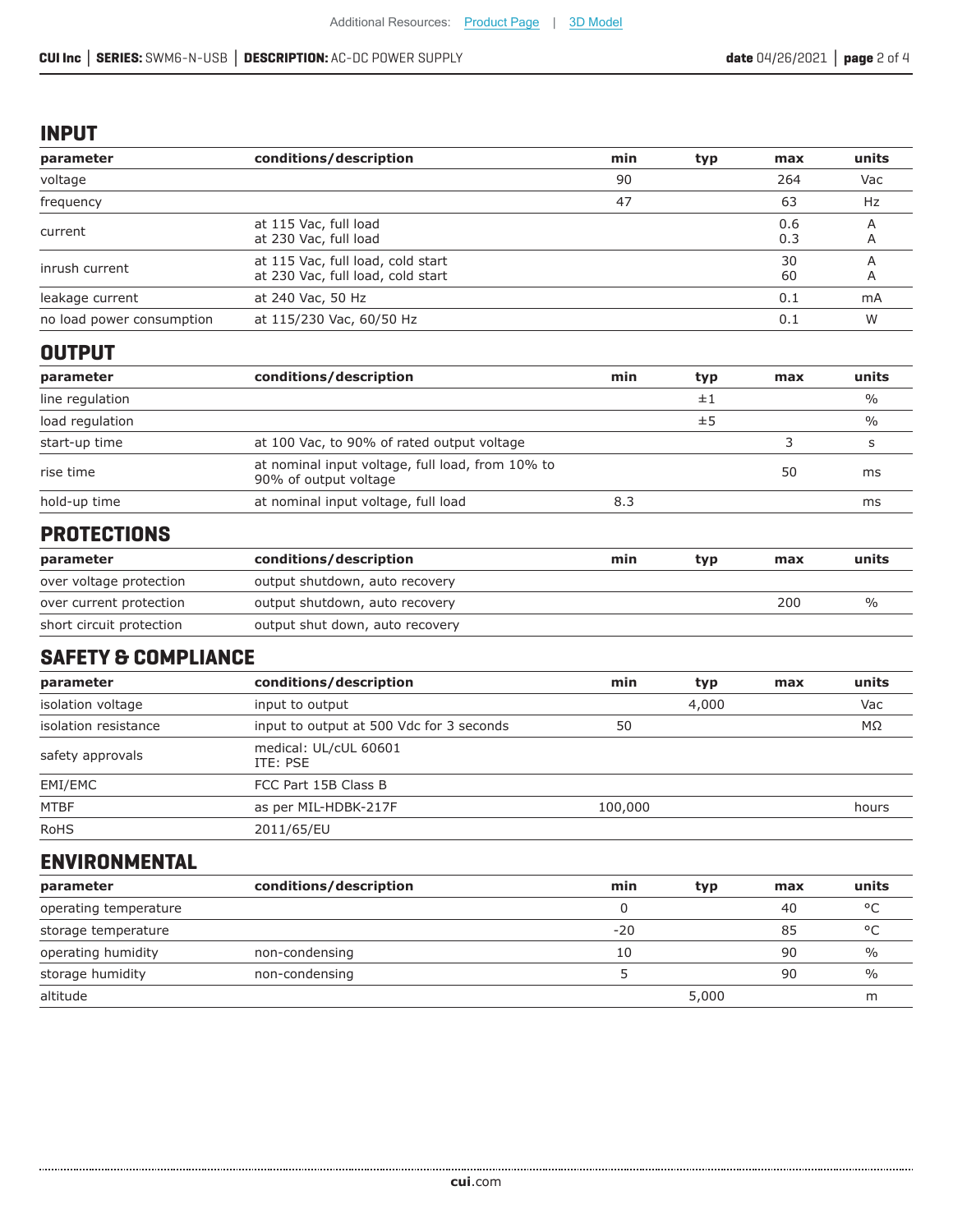## **MECHANICAL**

| parameter  | conditions/description                                                       | min | typ      | max | units    |
|------------|------------------------------------------------------------------------------|-----|----------|-----|----------|
| dimensions | horizontal models: 55 x 27 x 43<br>vertical models: $53 \times 41 \times 30$ |     |          |     | mm<br>mm |
| inlet plug | North America, 2-pin                                                         |     |          |     |          |
| weight     | horizontal models<br>vertical models                                         |     | 55<br>60 |     |          |
| color      | black                                                                        |     |          |     |          |

### **MECHANICAL DRAWINGS**

units: mm

tolerance: ±1 mm

#### **Horizontal Models Vertical Models**